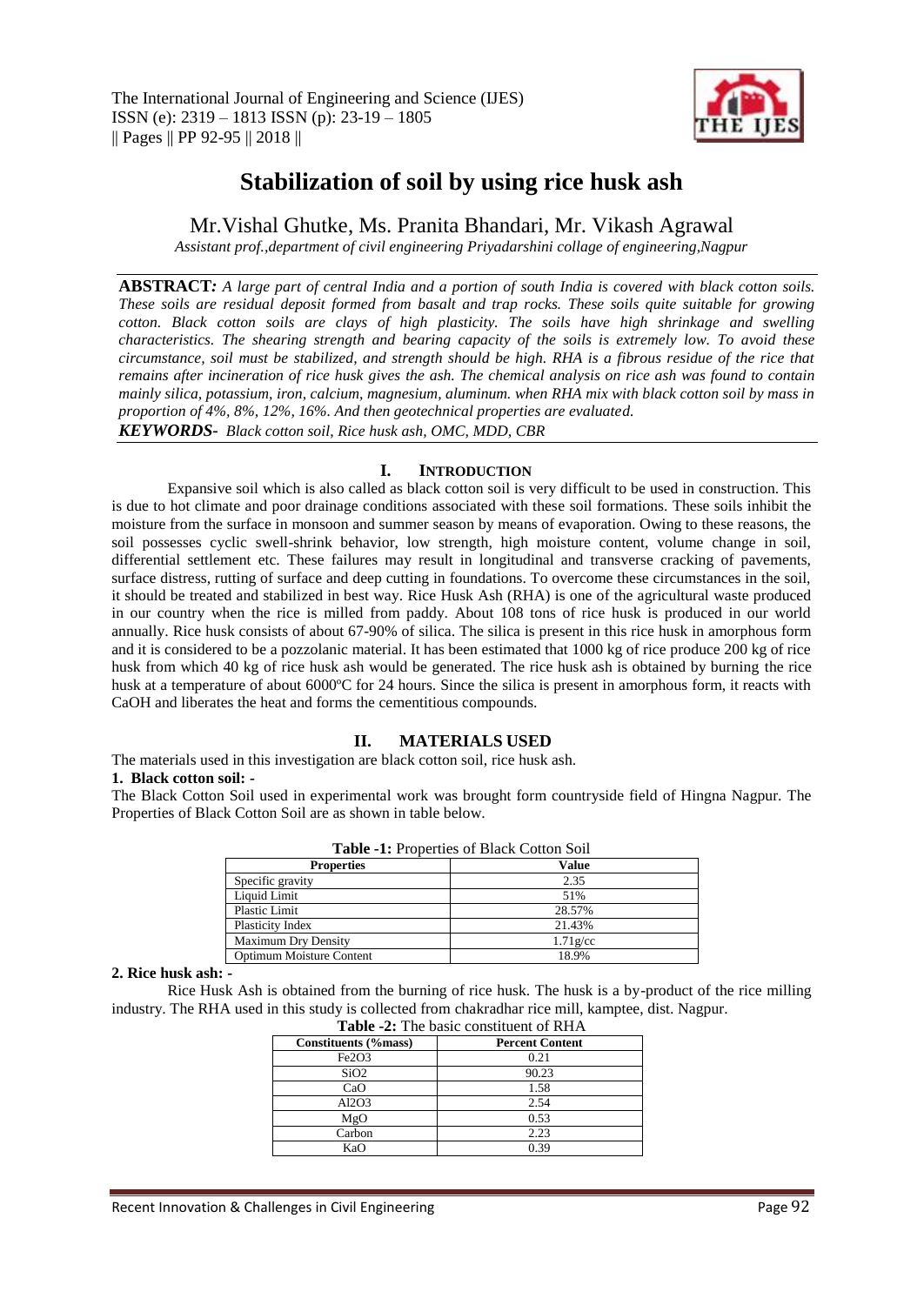# **III. METHODOLOGY**

The laboratory tests were carried out first on the natural soil which include liquid limit, plastic limit, plasticity index, specific gravity and compaction. A series of laboratory tests were conducted on BC Soil mixed with Rice Husk Ash in various percentages i.e.  $4\%, 8\%, 12\%, 16\%$  by weight of dry soil. For the above different proportions, tests are carried out to observe the changes in the properties of soil i.e. maximum dry density and optimum moisture, plastic limit, liquid limit.

## **IV. RESULTS AND DISCUSSIONS**

## **3.1 Specific gravity**

| SOIL+%RHA | <b>Specific</b><br>gravity |
|-----------|----------------------------|
| 0         | 2.35                       |
| 4         | 2.26                       |
| 8         | 2.25                       |
| 12        | 2.24                       |
| 16        | 2.23                       |



# **3.2.Grain Size Analysis:**

| Sr<br>no.      | Sieve no.  | Mass of<br>soil<br>retained<br>(gm) | <b>Cumulative mass</b><br>soil retained<br>(g <sub>m</sub> ) | Cumalative<br>% of soil<br>retained<br>(%) | % finer (passing)<br>(100-% of soil<br>retained) |
|----------------|------------|-------------------------------------|--------------------------------------------------------------|--------------------------------------------|--------------------------------------------------|
| $\mathbf{1}$   | 4.73 mm    | 63                                  | 63                                                           | 12.6                                       | 87.4                                             |
| $\overline{2}$ | $2.63$ mm  | 79                                  | 142                                                          | 28.4                                       | 71.6                                             |
| $\overline{3}$ | $1.18$ mm  | 118                                 | 260                                                          | 52                                         | 48                                               |
| $\overline{4}$ | 1 mm       | 28                                  | 288                                                          | 57.06                                      | 42.4                                             |
| 5              | $600 \mu$  | 52                                  | 340                                                          | 68                                         | 32                                               |
| 6              | $425 \mu$  | 79                                  | 419                                                          | 83.8                                       | 16.2                                             |
| $\overline{7}$ | $300 \mu$  | 11                                  | 430                                                          | 86                                         | 14                                               |
| 8              | $125 \mu$  | 40                                  | 470                                                          | 94                                         | 6                                                |
| 9              | $75 \mu$   | 14                                  | 484                                                          | 96.8                                       | 3.2                                              |
| 10             | <b>PAN</b> | 13                                  | 497                                                          | 99.4                                       | 0.6                                              |

*Coecfficient of Curvature = 1 Coefficient of Uniformity= 7.61 Hence,therefore soil is well graded and coarse grained.*

### **3.3.Atterbag Limits:**

Atterberg Limits such as Liquid Limit, Plastic Limit and Plasticity Index were determined for black cotton soil and black cotton soil with varying proportions of Rice husk ash. For determination of Atterberg's Limits, 100 grams of Black Cotton Soil sample was weighed passing 425 Micron sieve. Accordingly mixing proportion (RHA) was weighed using weighing balance and was mixed with black cotton soil. Similarly for other proportions same procedure was followed. The weight of Black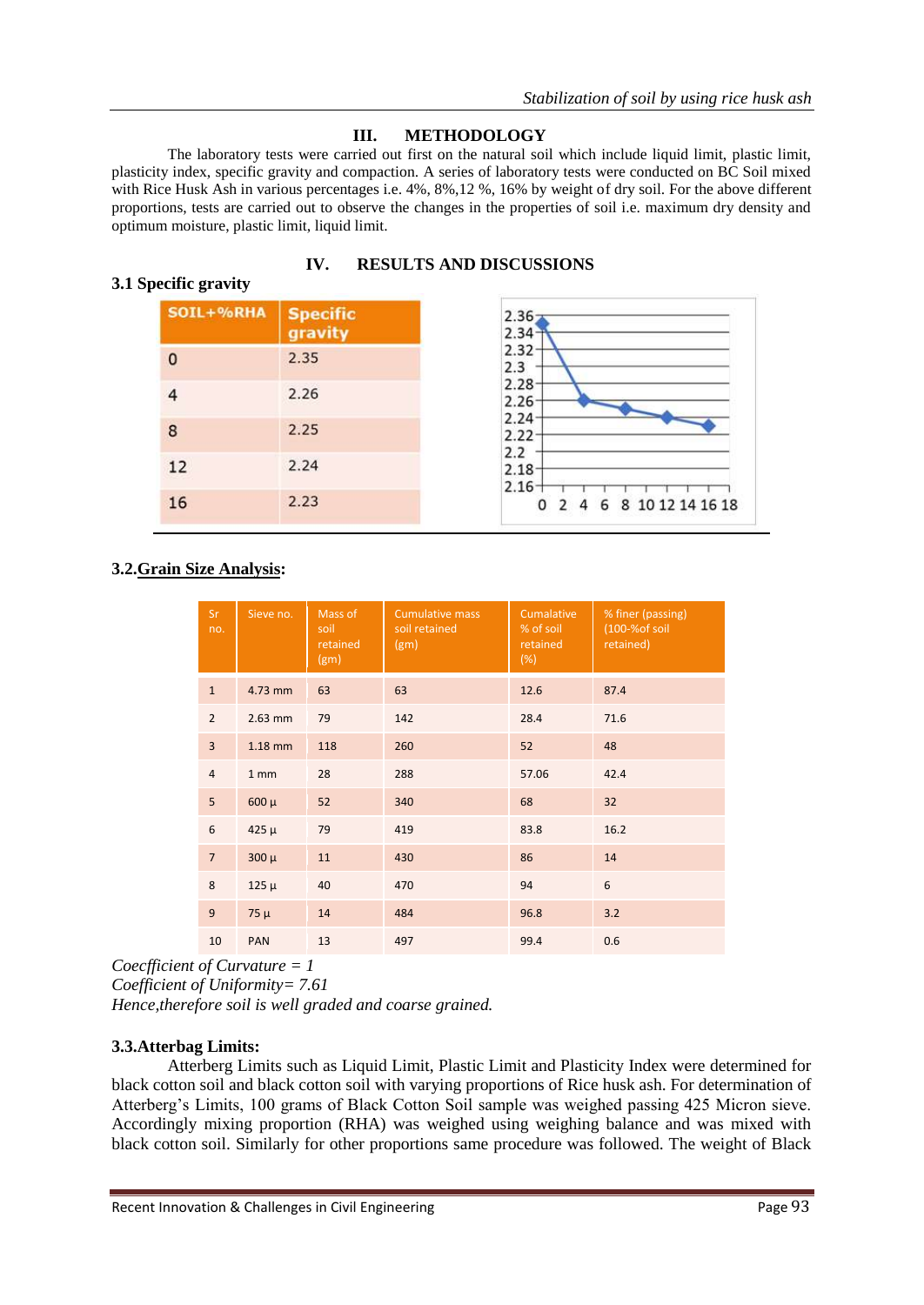Cotton Soil weighed for determination of Liquid Limit. Same amount of Black Cotton Soil was taken for determination of Plastic Limit.

| nquiu miinio |           |                     |  |  |
|--------------|-----------|---------------------|--|--|
|              | SOIL+%RHA | <b>LIQUID LIMIT</b> |  |  |
|              | 0         | 50                  |  |  |
|              | 4         | 71.36               |  |  |
|              | 8         | 69.23               |  |  |
|              | 12        | 66.67               |  |  |
|              | 16        | 64.28               |  |  |

# **Liquid Limit:**

## **Plastic Limit:**

| SOIL+%RHA | <b>PLASTIC LIMIT</b> |
|-----------|----------------------|
| n         | 28.57                |
| 4         | 42.85                |
| 8         | 41.66                |
| 12        | 40                   |
| 16        | 37.5                 |

## **3.4.Standard Proctor Test:**

| .<br>Soil $+$ % of RHA | <b>MDD</b> |
|------------------------|------------|
| n                      | 1.71       |
| $\overline{4}$         | 1.66       |
| 8                      | 1.62       |
| 12                     | 1.64       |
| 16                     | 1.57       |







# **V. RESULT**